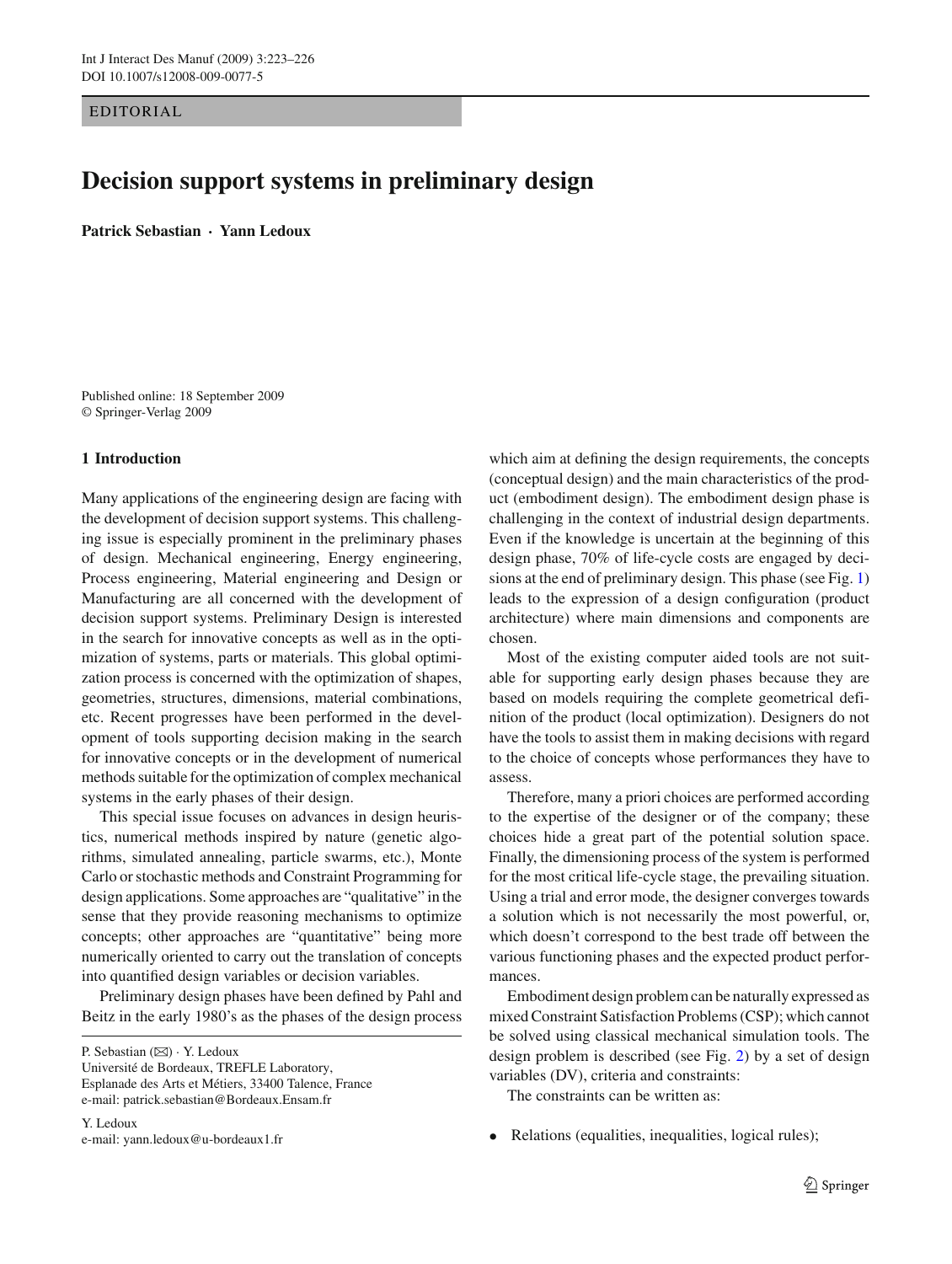

<span id="page-1-0"></span>**Fig. 1** Evolution of artifacts and product data of each design process phase

<span id="page-1-1"></span>

• Variable domains: continuous (dimensions, T, P, etc.), discrete (structure, topology), enumerated (materials), tabulated (standard components).

The constraints are related to:

- The requirements and the functional performance specifications,
- The technical skills and manufacturing rules,
- The physical behaviour models (conservation laws) in order to describe the functional fluxes but also the undesirable induced phenomena,
- The reliability to standard concepts or catalogues of industrial products,
- The life cycle stages (different functioning situations).

The main variable types in the model are:

The Design Variables (DV): they allow differentiating the design configurations between them (dimension, standard component characteristics, materials, mass, number of elements, etc.). These different values for each design variable totally define particular product architecture.

The Performance Variables (PV): they translate the properties, the state or the quality of a design configuration and allow to qualify the level of performance according to the customer or the designer point of views.

Digital processing tools based on different types of numerical approaches have recently been developed to cope with Constraint Satisfaction Problems relating to preliminary design. Most of these tools are concerned with interval analysis techniques, evolutionary programming techniques and Monte-Carlo methods for design reliability and robustness.

## **2 Search of feasible design solutions: tools and techniques**

Constraint Satisfaction Problem solving based on interval analysis techniques aim at jointly solving design requirements, physical phenomena and knowledge relating to the life cycle of the product. Preliminary design models are regarded as sets of variables (V), domains (D) and constraints (C). A domain is a set of numerical values linked to a variable which bounds the feasible values inside of a compact domain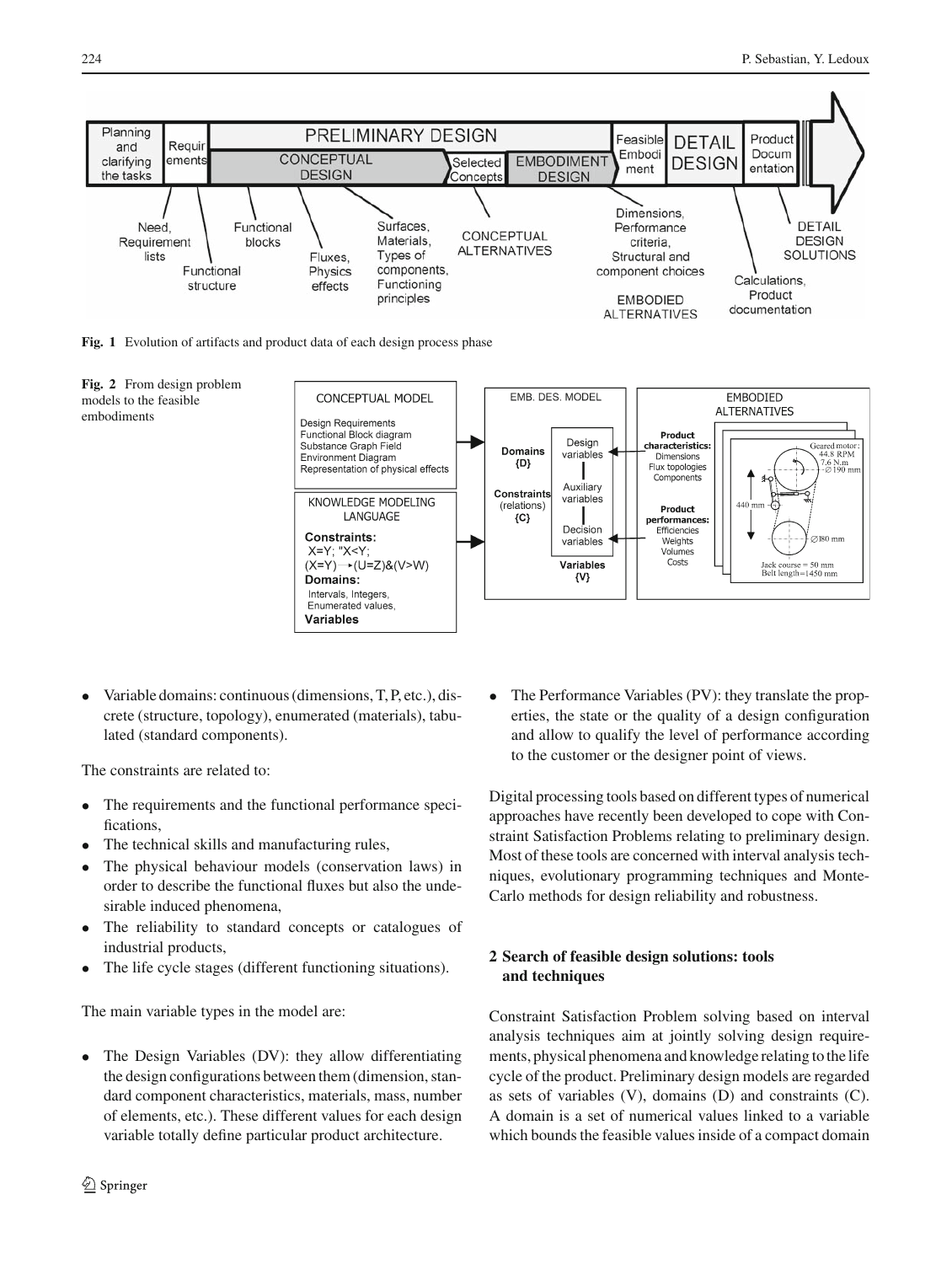corresponding to interval of floating points or a list (sequential or not). A constraint is a relation which interrelate the variables and the domain of values of the variables. Relations of a Constraint Satisfaction Problem may involve algebra, analytical functions, differential equations, dynamic programming, and so on.

Mixed CSPs tackle with the numerical solving of problems which mix continuous and discrete domains of values. For instance, the design of wind turbine systems may require the calculation of dimensions (blades, mast, etc.), power coefficients, etc. These variables must be calculated on continuous domains (real numbers). On the other hand, the values of some variables may have to be selected among lists or calculated inside of sequential domains. These variables are related to discrete domain of values and concern, as an example, the number of blades of a wind turbine (integer numbers) or the type of control of the wind turbine (Pitch, Stall, etc.). Most CSP solvers are concerned with discrete problems; namely, these problems only take into account discrete variable domains. Recent progresses in the domain of CSPs concern the development of numerical methods suitable for continuous problems. These numerical methods are based on interval analysis techniques. These methods easily are extended to mix CSPs (continuous/discrete) and prove to remain efficient provided that most of the variables evolve on continuous domains.

The basic algorithm underlying these techniques is to initiate the calculation of every variable domain of the model from a wide compact and continuous domain (interval) and to gradually prune inconsistent values from these initial domains in order to decrease their size. This pruning process is stopped when:

- the interval domains are empty (no solution),
- the size of the interval domains are small enough and reach a predefined precision (solution),
- the pruning method is trapped and can't decrease the size of the interval domains.

In the third case, the interval domains are split into smaller interval domains to restart the process on several sub-problems. These sub-problems are regarded as branches (subproblems) of a tree (the Constraint Satisfaction Problem) and the numerical method is based on a branch and bound algorithm. The exploration process of the design problem is complete when the algorithm sequentially explores every branch of the problem and doesn't stop until it finds every solution of the problem.

This approach has several potential benefits regarding decision support in the preliminary phases of the design of mechanical systems. First, the models of design problems of mechanical systems are heterogeneous. They mix several types of constraints (equalities, inequalities, etc.) and several types of variables (continuous, sequential, lists, etc.). This heterogeneity derives from the nature of the constraints which are taken into consideration during the preliminary phases of the design process. Interval analysis based algorithms are much less sensitive to this heterogeneity than classical exploration algorithms since they are lowly sensitive to non linearity and to the disjunctions of the model. Additionally, the exploration process is complete whereas most of the exploration methods only investigate some parts of the design solution space. Interval analysis may very quickly prove the lack of solutions in some wide parts of the exploration space. This property brings out the interest and the significance of these numerical methods during the preliminary phases of the design of wind turbines. It is used to rapidly discriminate non-feasible configurations of systems regarding the design requirements of the project.

Most of the classical optimization methods are based on differential or variational calculus. Indeed, in most of the optimization problems the objective function appears to be continuous and derivable, then optimal values of the function may be calculated using iterative methods. These methods are limited to the treatment of optimization problems leading to continuous, derivable and well-defined objective functions. Since the mid-1950's, more difficult problems have been handled in the artificial intelligence filed. These optimization problems are solved using knowledge-based systems, fuzzy logic, inductive learning, neural networks and genetic algorithms.

Owing their efficiency and robustness in the global optimization of design problems involving non-linear and non-explicit variables, evolutionary techniques are used as optimization techniques. The use of evolutionary optimization techniques is relevant since the embodiment design of mechanical systems is a combinatorial problem and the number of possible configurations of system is very substantial.

Genetic algorithms, developed by Holland, are powerful tools for the global optimization of problems defined through non-continuous variables and functions. They are well adapted to the solution of non-linear problems that lead to objective function containing many local minima or maxima. Objective functions may be non derivable or ill-defined (as the result of a complex algorithm for instance), and no gradient information is required to solve them. More to the point, genetic algorithms appear to be robust and easy to implement. Classical optimization method, e.g. gradient, Newton or quasi-Newton methods are not suitable for the optimization of such hard-to-solve problems. Genetic algorithm implementation is based on the evolution of a population including several individuals towards a best individual by using selection and natural reproduction processes. These processes are based on the Darwinian concept of natural selection. Individual corresponds to candidate solutions of the embodiment design problem.